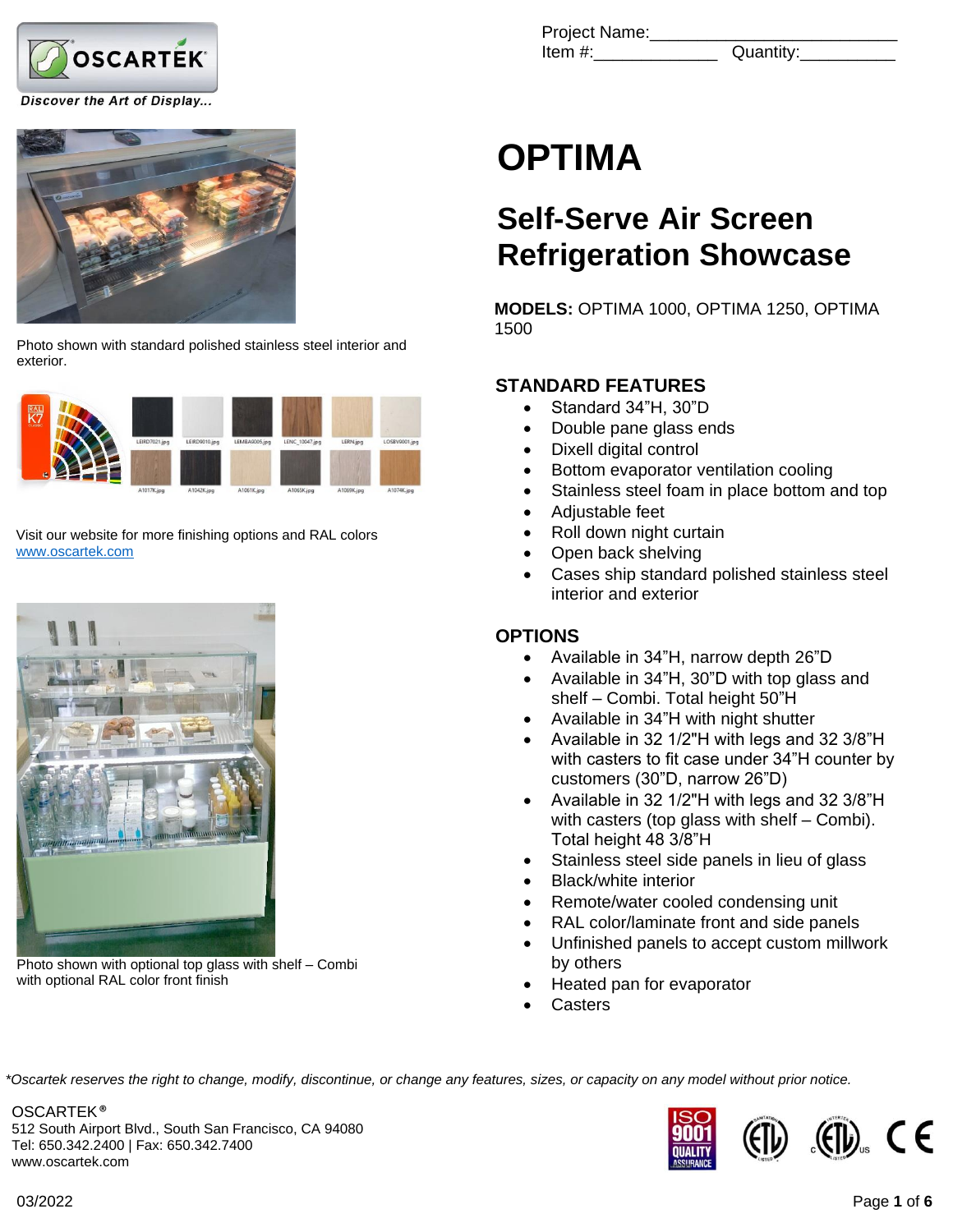

## **OPTIMA - 34"H**

**MODELS:** OPTIMA 1000, OPTIMA 1250, OPTIMA 1500

### **STANDARD**

### **PLAN VIEWS**



 **OPTIMA 1000 OPTIMA 1250 OPTIMA 1500**

# 30g [774mm] ś  $\Theta$ 495 [1253mm]

## Project Name:\_\_\_\_\_\_\_\_\_\_\_\_\_\_\_\_\_\_\_\_\_\_\_\_\_\_  $Item #:$



### **REAR ELEVATIONS (OPERATOR SIDE):**





 **OPTIMA 1000 OPTIMA 1250 OPTIMA 1500**



| ELECTRICAL LEGEND |                            |  |  |
|-------------------|----------------------------|--|--|
| OO                | <b>REFRIGERATION LINES</b> |  |  |
|                   | <b>DRAIN</b>               |  |  |
|                   | <b>POWER</b>               |  |  |

*\*Oscartek reserves the right to change, modify, discontinue, or change any features, sizes, or capacity on any model without prior notice.*

OSCARTEK ® 512 South Airport Blvd., South San Francisco, CA 94080 Tel: 650.342.2400 | Fax: 650.342.7400 www.oscartek.com

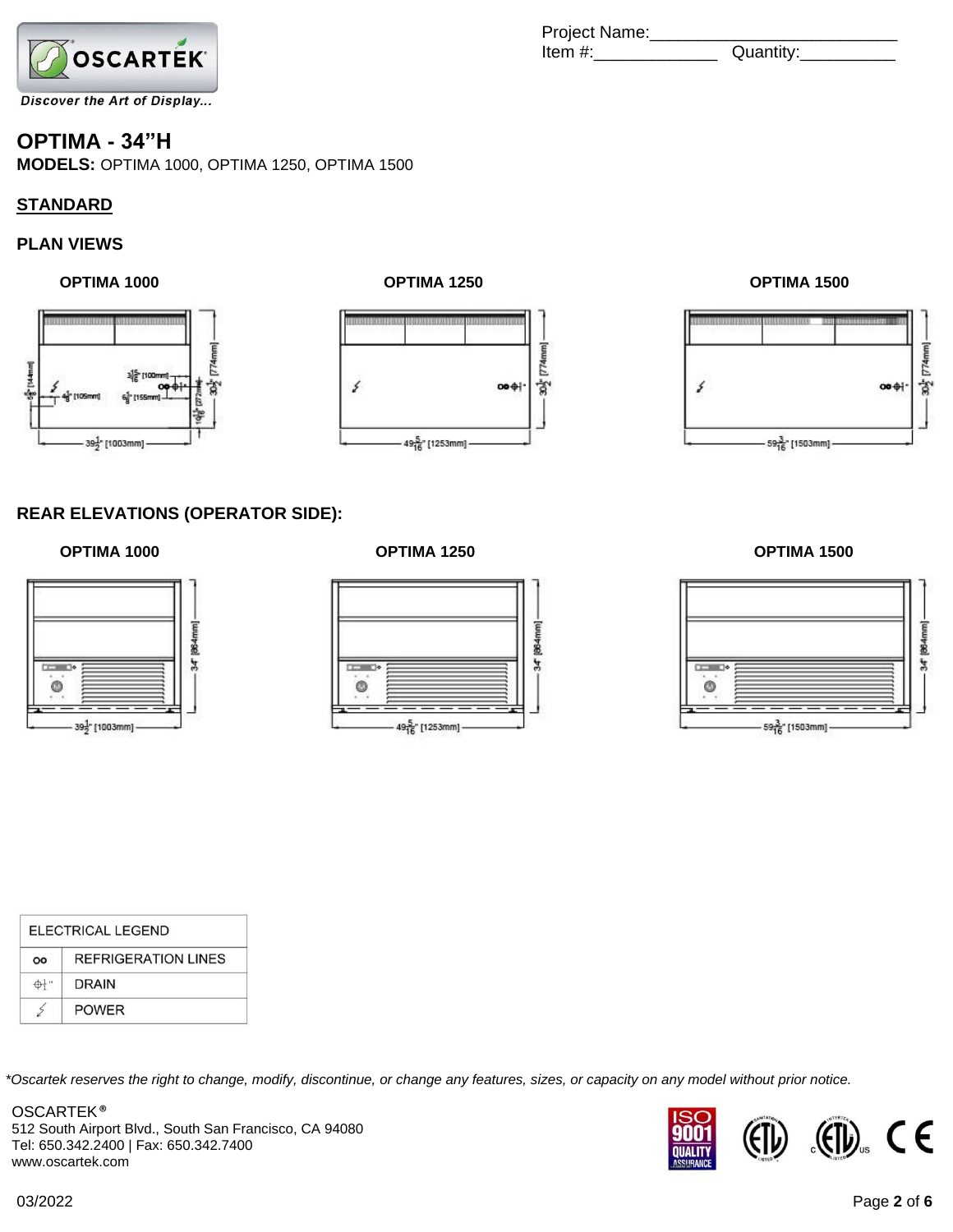

# **OPTIMA - 34"H**

**MODELS:** OPTIMA 1000, OPTIMA 1250, OPTIMA 1500

# **STANDARD: 30"D**



### **OPTIONALS SECTION VIEWS**

21륩" [541mm]-- 12븁" [322mm]<br>---- 5뤁" [150mm]



 $16\frac{1}{2}$  [419mm]  $\rightarrow$ 

34" [864mm

AIR IN

[489mm]

25<sup>3</sup> [645mm]





*\*Oscartek reserves the right to change, modify, discontinue, or change any features, sizes, or capacity on any model without prior notice.*

OSCARTEK ® 512 South Airport Blvd., South San Francisco, CA 94080 Tel: 650.342.2400 | Fax: 650.342.7400 www.oscartek.com



# Project Name: Item #:\_\_\_\_\_\_\_\_\_\_\_\_\_ Quantity:\_\_\_\_\_\_\_\_\_\_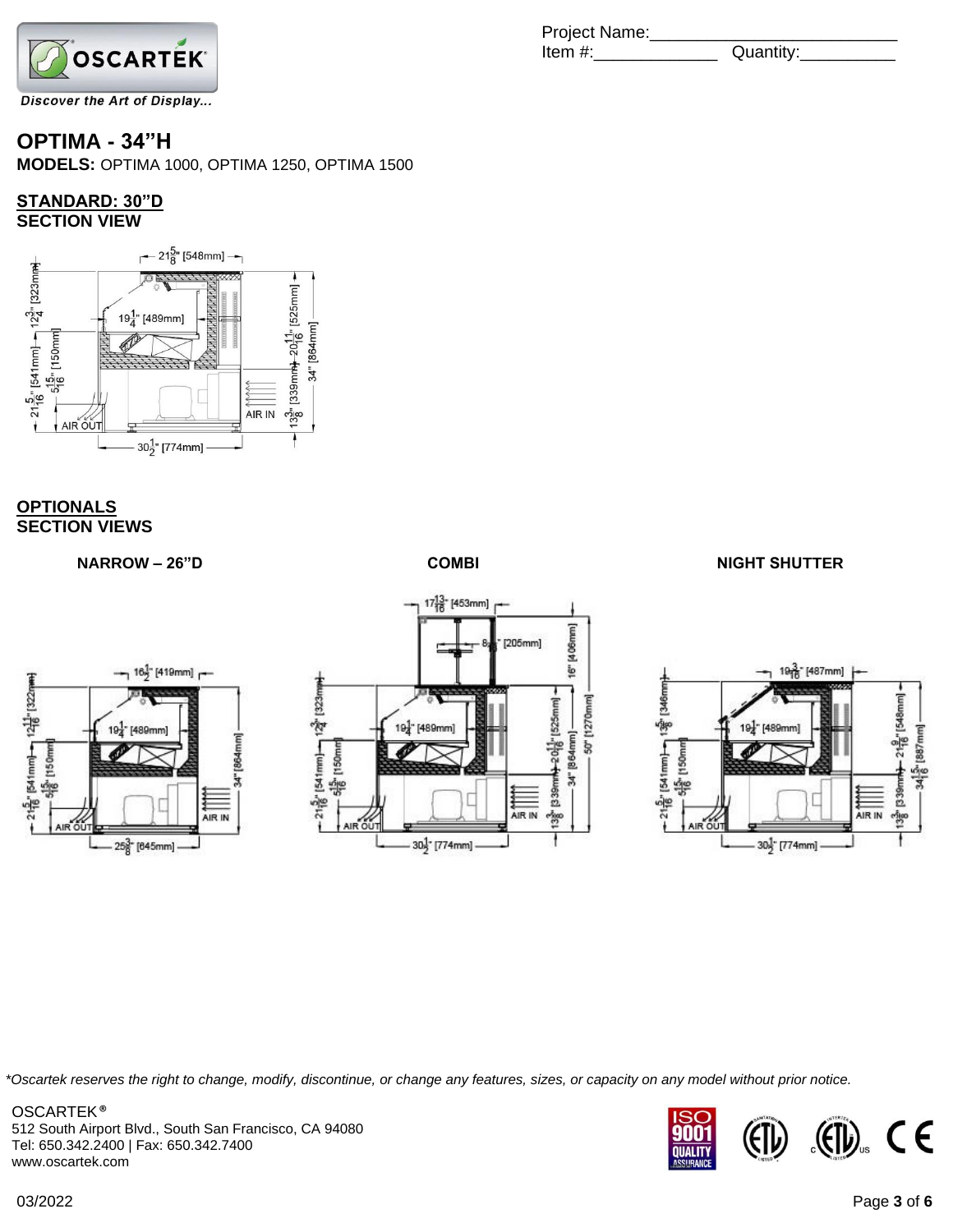

# **OPTIONAL: OPTIMA – 32-1/2"H**

**MODELS:** OPTIMA 1000, OPTIMA 1250, OPTIMA 1500

### **OPTIONALS SECTION VIEWS**

# **STANDARD 30"D W/ LEGS STANDARD 30"D W/ CASTERS**





Project Name:\_\_\_\_\_\_\_\_\_\_\_\_\_\_\_\_\_\_\_\_\_\_\_\_\_\_ Item #:\_\_\_\_\_\_\_\_\_\_\_\_\_ Quantity:\_\_\_\_\_\_\_\_\_\_



### **NARROW 26"D W/ LEGS NARROW 26"D W/ CASTERS**



*\*Oscartek reserves the right to change, modify, discontinue, or change any features, sizes, or capacity on any model without prior notice.*

OSCARTEK ® 512 South Airport Blvd., South San Francisco, CA 94080 Tel: 650.342.2400 | Fax: 650.342.7400 www.oscartek.com

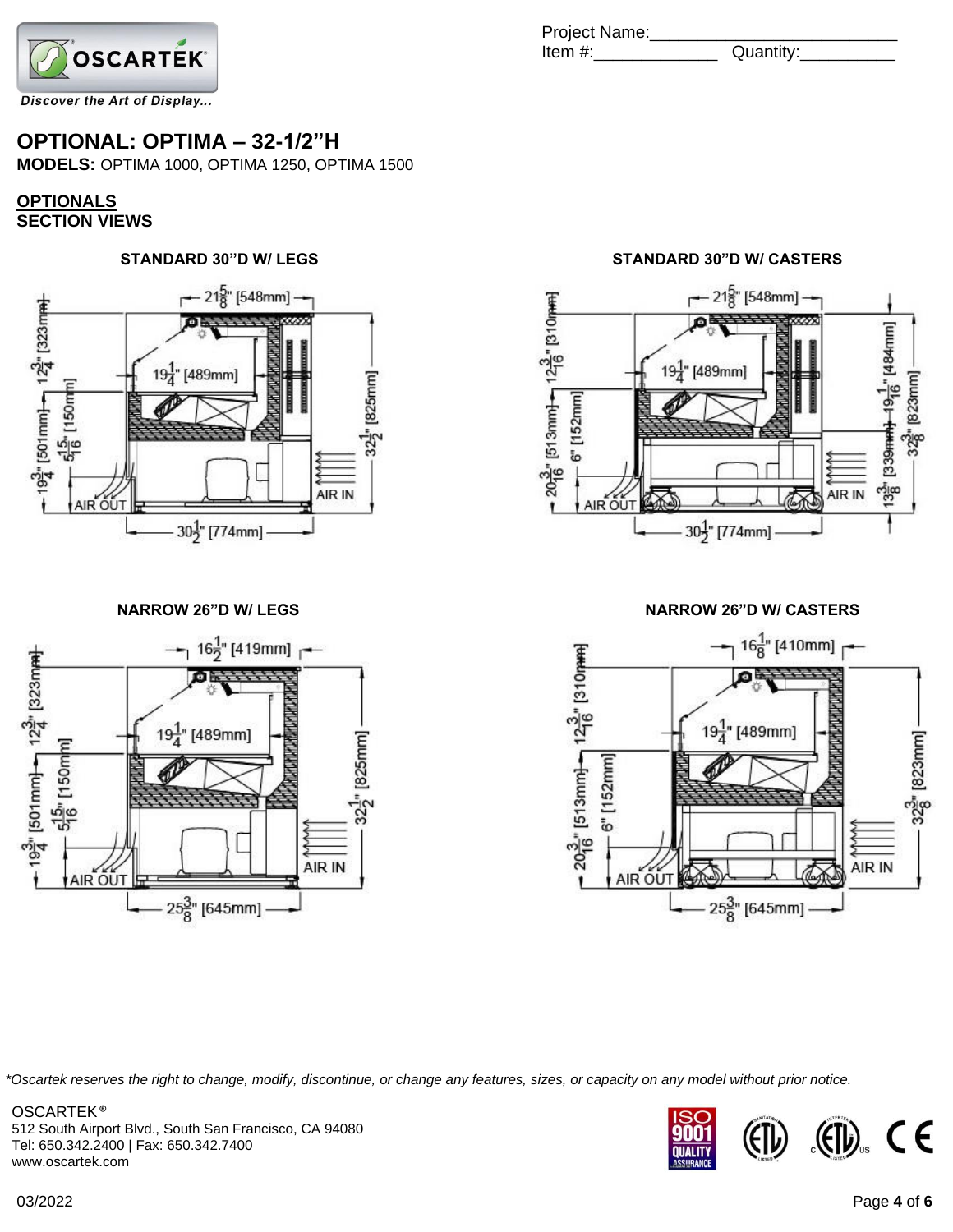

# **OPTIONAL: OPTIMA – 32-1/2"H**

**MODELS:** OPTIMA 1000, OPTIMA 1250, OPTIMA 1500

### **OPTIONALS SECTION VIEWS**



Project Name:\_\_\_\_\_\_\_\_\_\_\_\_\_\_\_\_\_\_\_\_\_\_\_\_\_\_  $Item #:$ 



*\*Oscartek reserves the right to change, modify, discontinue, or change any features, sizes, or capacity on any model without prior notice.*